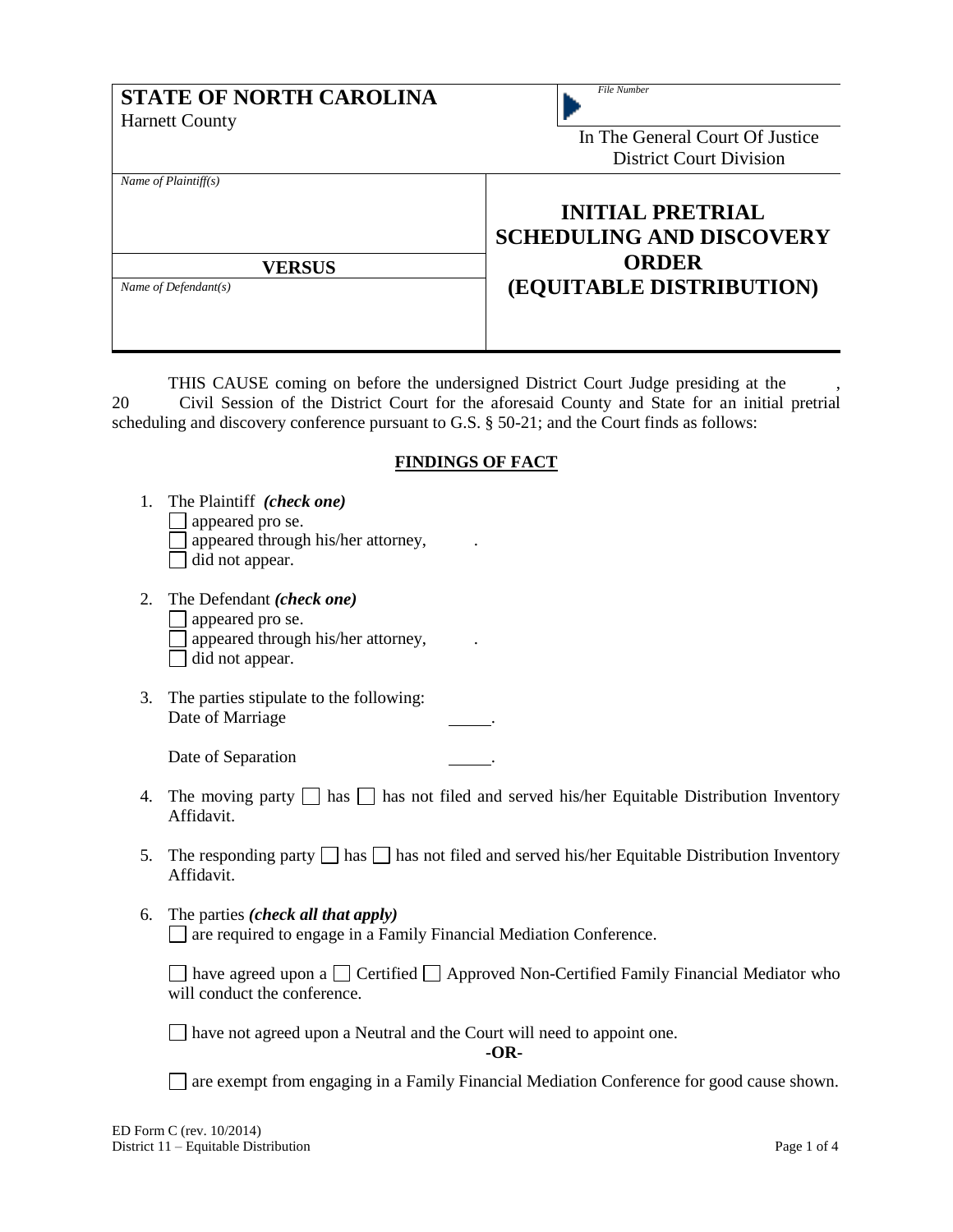7. The discovery issues which need to be resolved are .

## **CONCLUSIONS OF LAW**

- 1. The Court has jurisdiction over both the parties and the subject matter in this case.
- 2. The Court concludes as a matter of law that the interests of justice and the expeditious handling of this matter require the entry of this Order.
- 3. This Order is appropriate under the circumstances of this case.
- 4. Both parties are capable of complying with the terms of this Order.

## **IT IS THEREFORE ORDERED, ADJUDGED, AND DECREED** as follows:

1. The parties *(Check one)*

are ordered by the Court to attend a Family Financial Mediation Conference. The deadline for completion of this process is no later than 210 days after filing of the first equitable distribution claim.

are exempt from engaging in a Family Financial Mediation Conference for good cause shown.

## 2. The parties *(Check one)*

 $\Box$  have selected a  $\Box$  Certified Family Financial Mediator **OR** an  $\Box$  approved Non-Certified Mediator to conduct the mediated settlement conference. The mediator's name, mailing address, telephone number, fax number and email address are as follows:

Name:

Address:

Tel. No.: Fax No.:

Email Address:

The mediator's rate of compensation is as follows:

**-OR-**

 $\Box$  have been unable to agree on the selection of a mediator and, therefore, the court appoints the following Certified Family Financial Mediator to conduct the mediated settlement conference:

Name:

Address:

Tel. No.: Fax No.:

Email Address:

Email Address:

3. The mediator shall be paid as follows: *(Check all that apply)*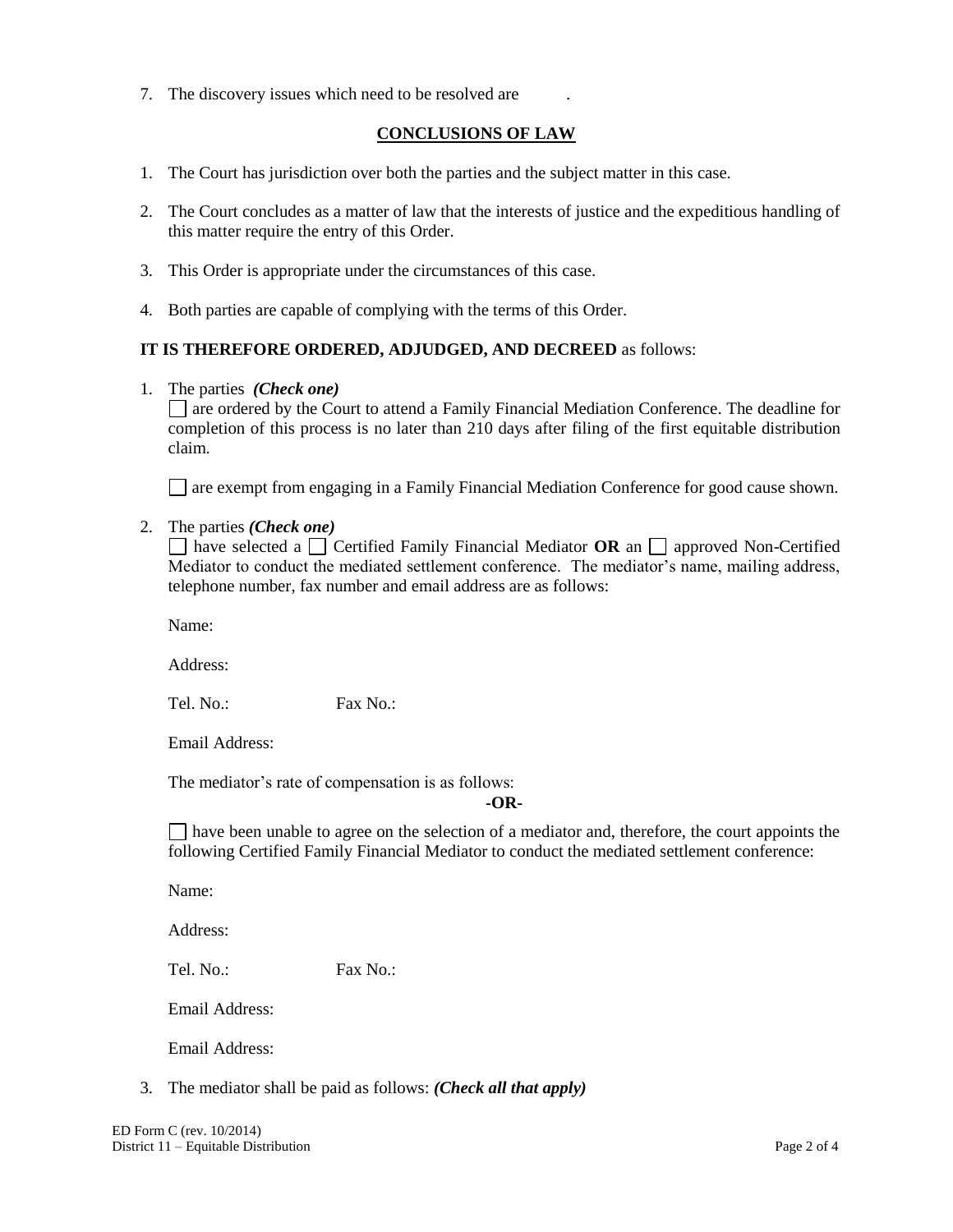$\Box$  Each party shall pay one-half (1/2) of the mediator's fee.

Plaintiff shall pay percent of the mediator's fee and the defendant shall pay percent of the mediator's fee.

Each party shall pay his/her share of the mediator's fee at the conclusion of the mediated settlement conference.

 $\Box$  Plaintiff shall pay his/her share of the mediator's fee on or before and the defendant shall pay his/her share of the mediator's fee on or before

Plaintiff's share  $\Box$  defendant's share  $\Box$  each party's share of the mediator's fee shall be paid from the marital estate for good cause shown.

- 4. The parties shall complete and attach to this order an Order for Mediated Settlement Conference in Family Financial Case (*AOC-CV-824*) and a Designation of Mediator in Family Financial Case (*AOC-CV-825*). The parties shall serve a copy of this order and attached AOC forms on the mediator and shall file an FFMS Certificate of Service *(ED Form G)* with the court within five (5) days from entry of this order.
- 5. That the parties shall promptly notify the mediator of any settlement and shall file a consent judgment or voluntary dismissal with the court within thirty (30) days thereafter or before the expiration of the deadline for completion of the conference, whichever is longer.
- 6. The moving party is hereby ordered to file and serve upon opposing party an Equitable Distribution Inventory Affidavit on or before . The responding party is hereby ordered to file and serve upon opposing party an Equitable Distribution Inventory Affidavit on or before .
- 7. The parties shall file an Initial Pretrial Order (*ED Form D*) by (*no later than 210 days after filing of the first equitable distribution claim and MUST be filed prior to mediation*).
- 8. All discovery shall be completed by (*no later than 180 days after filing of first equitable distribution claim*).
- 9. At least fourteen (14) days prior to the final pretrial conference, the initiating party shall prepare a proposed final pretrial order (*ED Form D*) and serve a copy of same on the responding party.
- 10. A Final Pretrial Conference shall be held on (*no later than 240 days after filing of first equitable distribution claim*) and the court shall enter a Final Pretrial Order (*ED Form D*).
- 11. The resolution of any other issue(s) coming before the court at this conference is/are as follows:

Date: \_\_\_\_\_\_\_\_\_\_\_\_\_\_\_\_\_\_\_\_\_\_\_\_\_\_ \_\_\_\_\_\_\_\_\_\_\_\_\_\_\_\_\_\_\_\_\_\_\_\_\_\_\_\_\_\_\_\_\_\_\_

District Court Judge Presiding